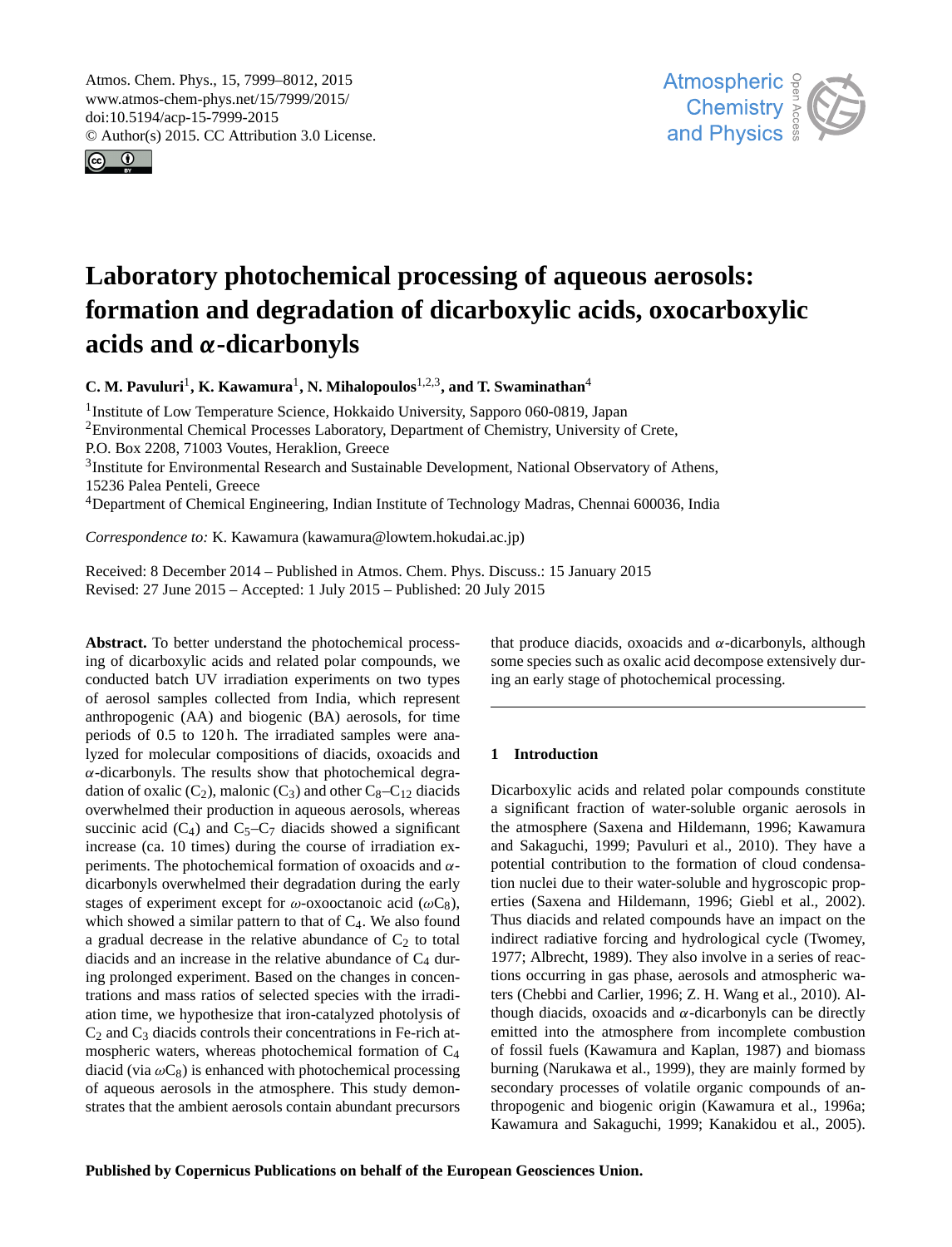They are further subjected to photochemical oxidation during long-range transport; e.g., carbonyls to carboxylic acids (Tilgner and Herrmann, 2010) and breakdown of higher to lower diacids (Kawamura and Sakaguchi, 1999; Matsunaga et al., 1999; G. Wang et al., 2010).

Molecular distributions of diacids in atmospheric aerosols have generally been reported with a predominance of oxalic  $(C_2)$  acid followed by malonic  $(C_3)$  or succinic  $(C_4)$  acid in different environments (Kawamura and Kaplan, 1987; Kawamura and Ikushima, 1993; Kawamura and Sakaguchi, 1999; Narukawa et al., 1999; Pavuluri et al., 2010). The predominance of  $C_2$  in different environments is likely because it is an ultimate end product in the chain reactions of diacids and various precursors including aromatic hydrocarbons, isoprene, alkenes and α-dicarbonyls (Kawamura et al., 1996a; Warneck, 2003; Ervens et al., 2004b; Lim et al., 2005; Carlton et al., 2007; Charbouillot et al., 2012). In contrast, C<sub>4</sub> was reported to be more abundant than  $C_2$  in some aerosol samples collected from Antarctica (Kawamura et al., 1996b), the Arctic (Kawamura et al., 2010) and over the Arctic Ocean (Kawamura et al., 2012) as well as in ice core samples from Greenland (Kawamura et al., 2001). In addition, a significant reduction in  $C_2$  diacid concentration and an inverse relationship between  $C_2$  and Fe has been reported in stratocumulus clouds over the northeastern Pacific Ocean (Sorooshian et al., 2013). The predominance of  $C_4$  over  $C_2$  in ice core samples and atmospheric aerosols from polar regions, particularly in the Arctic marine aerosol samples collected under overcast conditions with fog or haze events (Kawamura et al., 2012) and the reduction of  $C_2$  in cloud water, suggest that photochemical formation of  $C_4$  and/or degradation of  $C_2$  (Pavuluri and Kawamura, 2012) should be enhanced in atmospheric waters.

However, the photochemical formation and degradation of diacids and related compounds are not fully understood, particularly in aqueous phase because the composition of aqueous solutions used in laboratory experiments do not reflect the complex mixture of organic and inorganic aerosol constituents in the atmosphere and the experimental conditions are not necessarily atmospherically relevant (Ervens et al., 2011). Hence, it is required to investigate the fate of diacids and related polar compounds with photochemical processing in atmospheric waters. In this study, we conducted a laboratory experiment using two types of ambient aerosol samples collected from Chennai, India, which represent anthropogenic (AA) and biogenic (BA) aerosols. The samples were exposed to UV irradiation in the presence of moisture for different time ranging from 0.5 to 120 h and then analyzed for diacids, oxoacids and  $\alpha$ -dicarbonyls. Here, we report their molecular compositions and discuss the photochemical formation and/or degradation of diacids as a function of the irradiation time. Based on the results obtained, we propose possible photochemical formation and degradation pathways of diacids and related compounds with atmospheric implications.



**Figure 1.** A map of South Asia with sampling site, Chennai (13.04 ◦N, 80.17 ◦E), India, together with plots of 10-day air mass trajectories arriving at 500 m a.g.l. over Chennai, India.

## **2 Materials and methods**

#### **2.1 Atmospheric aerosol samples**

In this study, we used two types of atmospheric aerosol  $(PM_{10})$  samples that were collected in winter on 28 January (IND104) and in summer on 25 May (IND178) 2007 during daytime (ca. 06:00–18:00 h local time) from Chennai (13.03◦ N, 80.17◦ E), India, using a high volume air sampler and pre-combusted  $(450 °C, 4 h)$  quartz fiber filters. Sampling was conducted on the rooftop of the mechanical sciences building (∼ 18 m a.g.l., above the ground level) at the Indian Institute of Technology Madras (IITM) campus. The details of sampling site and meteorology are described elsewhere (Pavuluri et al., 2010). The sample filter was placed in a preheated glass jar with a Teflon-lined screw cap and stored in darkness at  $-20\degree C$  prior to the experiment. Figure 1 presents 10-day backward air mass trajectories arriving in Chennai at 500 m a.g.l. for every 6 h during the sampling periods of IND104 and IND178. Table 1 shows concentrations of elemental carbon (EC), organic carbon (OC), levoglucosan and sums of hopanes (specific biomarkers of petroleum and coal) and lipid class compounds (fatty acids and fatty alcohols) in IND104 and IND178 (Fu et al., 2010; Pavuluri et al., 2011).

The air mass trajectories showed that the air masses for the IND104 sample originated from the north Indian subcontinent passing over the Bay of Bengal (Fig. 1). In North India, anthropogenic emissions are mainly derived from fossil fuel combustion and forest fires (Lelieveld et al., 2001; Reddy and Venkataraman, 2002a). This sample is enriched with EC (Table 1). The anthropogenic signature of IND104 is further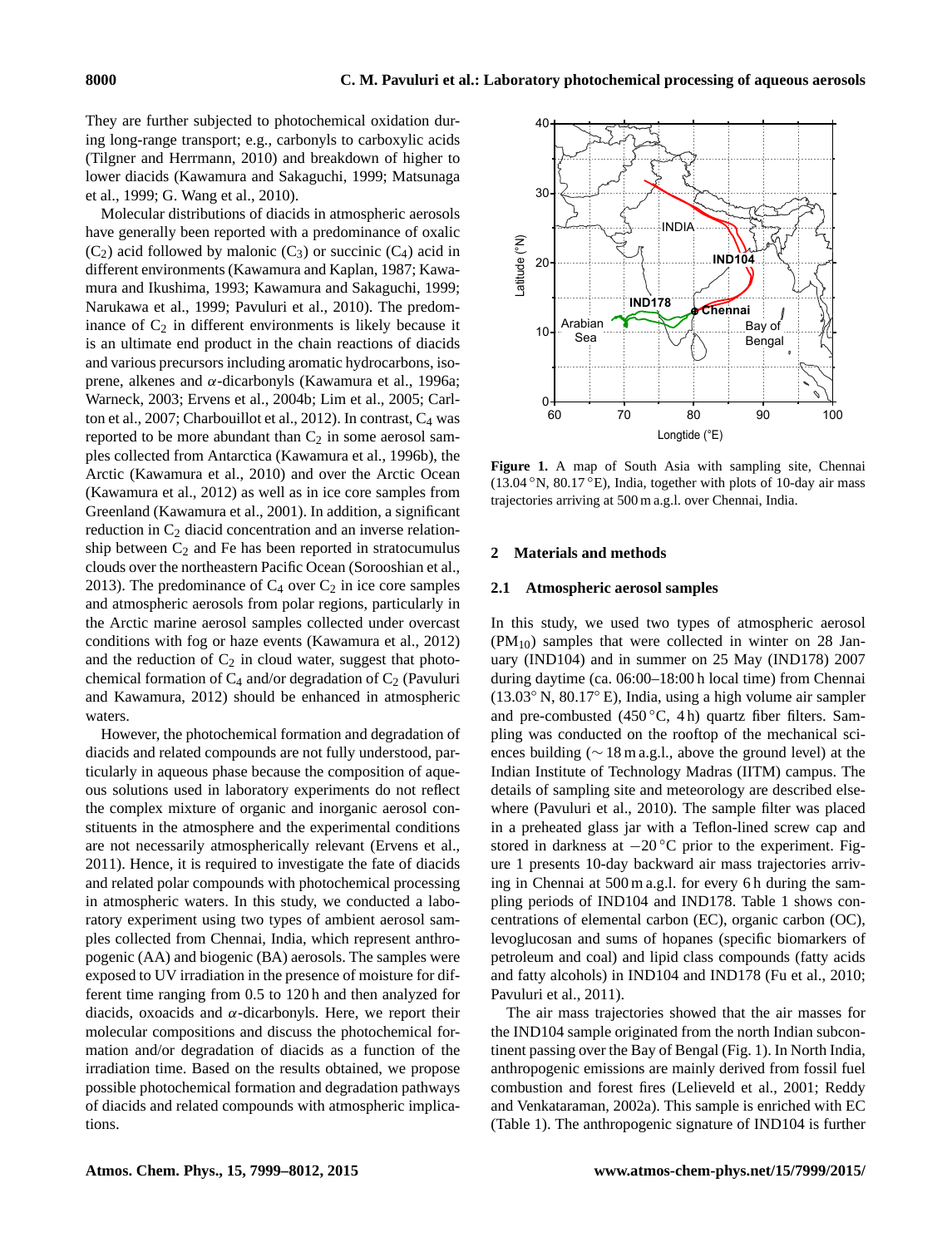**Table 1.** Concentrations of carbonaceous components, organic molecular tracer compounds, diacids and related compounds, trace elements, metals and water-soluble iron species in non-irradiated IND104 (anthropogenic aerosols: AA) and IND178 (biogenic aerosols: BA) aerosol samples collected from Chennai, India.

|                                    | Concentrations (ng m <sup><math>-3</math></sup> ) |            |
|------------------------------------|---------------------------------------------------|------------|
|                                    | IND104 (AA)                                       | IND178(BA) |
| Organic carbon <sup>a</sup>        | 6400                                              | 9820       |
| Elemental carbon <sup>a</sup>      | 4810                                              | 1810       |
| Levoglucosan <sup>b</sup>          | 79.1                                              | 158        |
| Hopanes $(C_{27}-C_{35})^b$        | 11.8                                              | 3.9        |
| Fatty acids $(C_8-C_{34})^b$       | 167                                               | 297        |
| Fatty alcohols $(C_{14}-C_{34})^b$ | 93.3                                              | 178        |
| Total diacids                      | 1030                                              | 640        |
| Total oxoacids                     | 110                                               | 62.2       |
| Total $\alpha$ -dicarbonyls        | 10.9                                              | 11.6       |
| Al                                 | 15100                                             | 914        |
| Ca                                 | 1640                                              | 0.00       |
| Cd                                 | 10.7                                              | 1.73       |
| Co                                 | 1.07                                              | 0.00       |
| Cr                                 | 5.33                                              | 0.00       |
| Cu                                 | 796                                               | 13.9       |
| Fe                                 | 2070                                              | 553        |
| K                                  | 1220                                              | 893        |
| Mg                                 | 679                                               | 90.2       |
| Mn                                 | 129                                               | 19.1       |
| Na                                 | 1890                                              | 408        |
| Ni                                 | 58.7                                              | 106        |
| P                                  | 62.9                                              | 0.00       |
| Pb                                 | 133                                               | 39.9       |
| S                                  | 4640                                              | 5820       |
| Sb                                 | 13.9                                              | 29.5       |
| V                                  | 9.60                                              | 0.00       |
| Zn                                 | 2030                                              | 137        |
| Fe <sup>c</sup>                    | 57.0                                              | 78.3       |
|                                    | 20.5                                              | 30.0       |
| $Fe3+$                             | 36.6                                              | 48.4       |

<sup>a</sup> Data are obtained from Pavuluri et al. (2011);  $<sup>b</sup>$  data are obtained from Fu et</sup> al. (2010);  $\text{c}$  Fe<sub>WS</sub> is water-soluble Fe.

supported by high abundances of hopanes. In contrast, the air masses for the IND178 sample originated from the Arabian Sea passing over the south Indian subcontinent (Fig. 1), where the emissions from marine biota, combustion of biofuels (e.g., cow dung) (Reddy and Venkataraman, 2002b) and livestock (Garg et al., 2001) are important. In addition, emission of volatile organic compounds (VOCs) from tropical plant species in India is enhanced in summer (Padhy and Varshney, 2005). This sample is enriched with OC but EC is less abundant (Table 1). The biogenic signature of IND178 is supported by high abundances of fatty acids and fatty alcohols (Table 1). Hence, we conclude that IND104 represents AA whereas IND178 represents BA.

# **2.2 Determination of trace elements, metals and water-soluble iron species**

Trace elements and metals were determined using an inductively coupled plasma mass spectrometry (Thermo Electron X Series) after the acid microwave digestion of samples (a filter disc of 1.8 cm in diameter) as reported by Theodosi et al. (2010b). Recoveries obtained with the use of certified reference materials ranged from 90.0 to 104.1 %. Watersoluble iron (Fews: sum of Fe<sup>2+</sup> and Fe<sup>3+</sup> species) was determined spectrometrically using the ferrozine colorimetric method developed by Stookey (1970) as reported by Theodosi et al. (2010a). Fe<sup>2+</sup> was measured using the same procedure without adding the reducing agent (hydroxylamine hydrochloride), and then  $Fe^{3+}$  was estimated indirectly as the difference between  $F_{\text{ews}}$  and  $Fe^{2+}$ . The recovery was  $\sim$  98.3 % for both Fe<sub>WS</sub> and Fe<sup>2+</sup>.

#### **2.3 Irradiation experiment of aerosol samples**

Batch UV irradiation experiments using two aerosol samples (AA and BA) were conducted separately for 0.5, 1.5, 3.0, 6.0, 12, 18, 24, 36, 48, 72, 96 and 120 h, because both primary and secondary chemical species associated with aerosols can be subjected to significant photochemical processing throughout their stay (i.e., up to 12 days) in the atmosphere (Warneck, 2003). In each experiment,  $\sim 12 \text{ cm}^2$ (ca. 3  $\times$  4 cm) of sample filter was cut into 3  $\sim$  4 pieces and placed vertically in a cleaned quartz reaction vessel (cylinder, 100 mL) with the sample surface facing to UV light as depicted in Fig. 2. The sample was fully wetted by injecting ∼ 0.4 mL of ultra pure organic free Milli-Q water and sealed with Teflon-lined screw cap under the ambient pressure. Furthermore, the available excess Milli-Q water (Fig. 2) may promote humid ( $RH = 100\%$ ) environment in the reaction vessel by equilibrium between water vapor and Milli-Q water. The aqueous ambient aerosol sample was then irradiated with a low-pressure mercury lamp (Ushio, UL0-6DQ) that emits a UV whose spectra are characterized by a main peak at 254 nm and minor peak at 185 nm as well as a broad peak at  $>$  254 nm. The experimental setup (Fig. 2) was covered with a cardboard box containing a hole on each side for the passage of ambient air and placed in a draft chamber. The temperature around the experimental system (i.e., inside cardboard box) was equivalent to room temperature  $(25 \pm 1 \degree C).$ 

The main objective of UV irradiation with a wavelength primarily at 254 nm, rather than a solar spectrum, was to produce significant amounts of hydroxyl radicals (HO• ) from various sources (described below), which should be sufficient enough to act as the main oxidant in our experimental system. Although we do not preclude a minor photolysis of some organic compounds present in the aerosol samples by irradiation at  $\leq 254$  nm, it is well established that low molecular weight diacids, oxoacids and α-dicarbonyls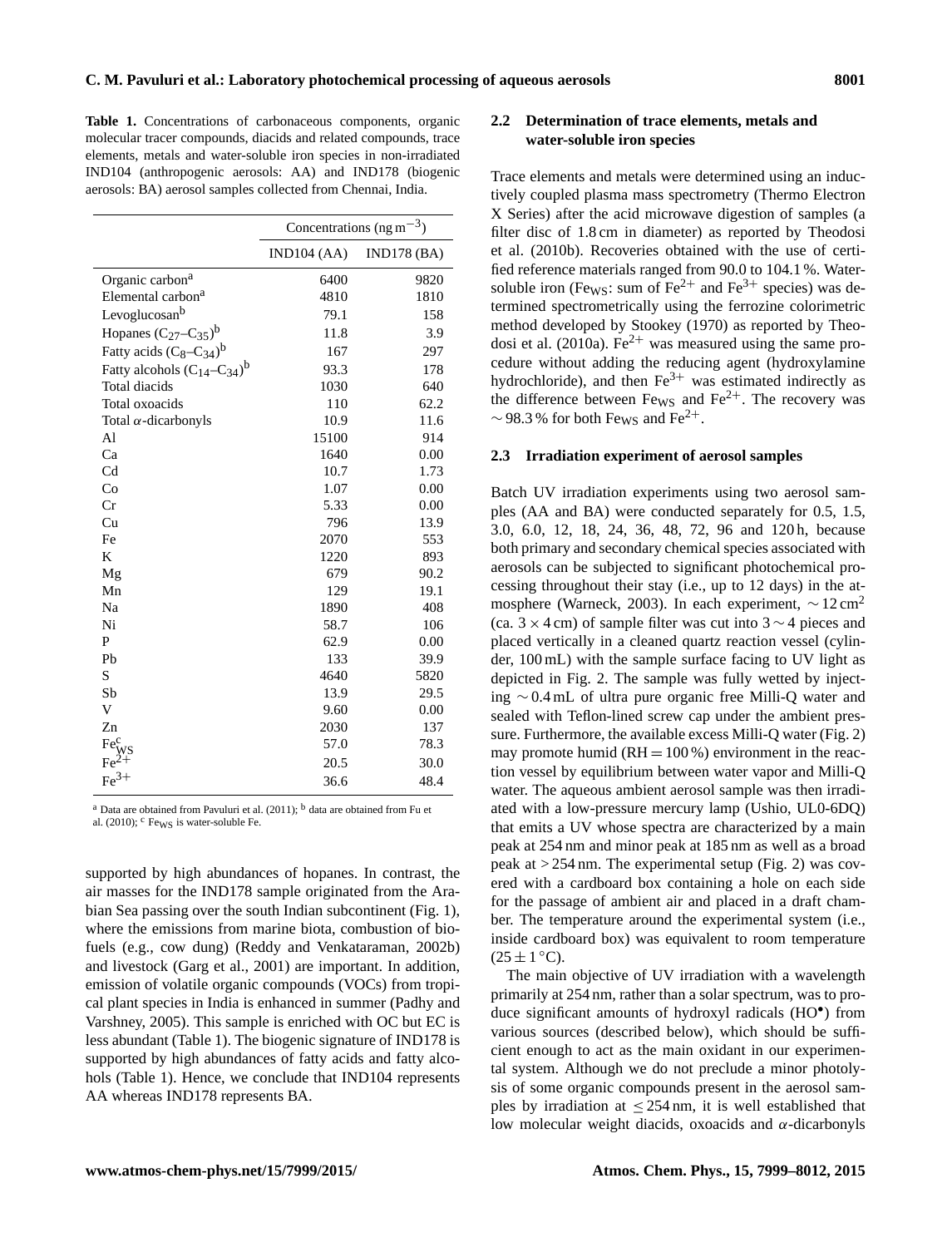

**Figure 2.** Schematic of experimental setup for irradiation of atmospheric aerosol filter sample.

including pyruvic acid and methylglyoxal have negligible absorbance at 254 nm and exhibit minimal photolysis, particularly when HO<sup>•</sup> reactions of organics are significant (Carlton et al., 2006; Yang et al., 2008b; Tan et al., 2012). Because sulfate is abundant in non-irradiated AA and BA (Pavuluri et al., 2011), the production of organosulfates could be significant upon irradiation (Noziere et al., 2010) in both the samples. However, the sulfate contents may not have a significant impact on the production rate of diacids and related compounds (Tan et al., 2009).

Furthermore, the photolysis of organics by the radiation of 185 nm, the intensity of which is 100 times lower than that of 254 nm, should be insignificant during the experiment because the 185 nm light intensity is small and is mostly absorbed by water due to its high absorption coefficient (1.8 cm−<sup>1</sup> at 25 ◦C) (Weeks et al., 1963). It is well established that the photolysis rates of organics by the radiation of 185 nm are elevated only in the absence of dissolved oxygen (Shirayama et al., 2001); however, in aerated solutions under irradiation of 185 nm, mainly water undergoes photolysis and produces the hydrogen atoms, which are scavenged by oxygen to form  $HO_2^{\bullet}$  radicals that are finally converted to  $HO^{\bullet}$  (Chitose et al., 2003; Yang et al., 2008b). Thus, the minor 185 nm light emitted from the UV source promotes the production of HO• during the experiment rather than the photolysis of the compounds of interest in this study. On the contrary, iron–dicarboxylate complexes (e.g., oxalate and malonate) can photolyze by absorbing both UV-C (254 nm) and UV-A light and their photolysis rate depends on the concentration of Fe in the given sample rather than the UV light wavelength (Zuo and Hoigne, 1994; Z. H. Wang et al., 2010; Pavuluri and Kawamura, 2012). In addition, radiation at 254 nm has been reported to impose only a marginal photolysis of most of the inorganic species except for nitrate, which is one of the HO<sup>•</sup> sources (Yang et al., 2008b).

The irradiation of wetted aerosol sample at 254 nm induces the formation of  $O_3$  from the dissolved  $O_2$ , followed by the generation of H<sub>2</sub>O<sub>2</sub>; the photolysis of H<sub>2</sub>O, NO<sub>3</sub><sup>-</sup>, NO<sub>2</sub>, H<sub>2</sub>O<sub>2</sub>, Fe(OH)<sup>2+</sup> and certain organic compounds; and Fenton's reaction of photochemically formed  $Fe<sup>2+</sup>$  and H<sub>2</sub>O<sub>2</sub> to produce HO<sup>•</sup> in aqueous phase (Arakaki and Faust, 1998; Carlton et al., 2006; Yang et al., 2008b). In fact, a large amount of Fe, including water-soluble  $Fe^{2+}$  and  $Fe^{3+}$ species, is available in both AA and BA samples (Table 1), which could promote the Fenton's reaction upon UV irradiation. In addition,  $O_3$ ,  $H_2O_2$ ,  $HOO<sup>•</sup>$  and  $NO_2$  formed in aqueous phase reactions may be partitioned into gas phase and generate the gaseous HO• that should be re-partitioned into aqueous phase (Arakaki and Faust, 1998). These sources of HO<sup>•</sup> are similar to those of atmospheric waters: (i) gas/drop partitioning of HO $^{\bullet}$  and (ii) gas/drop partitioning of O<sub>3</sub> followed by a reaction with peroxy radical (HOO<sup>•</sup>); (iii) photolysis of H<sub>2</sub>O, NO<sub>3</sub>, NO<sub>2</sub>, H<sub>2</sub>O<sub>2</sub>, Fe(OH)<sup>2+</sup> and certain organic compounds; and (iv) Fenton's reaction of  $Fe^{2+}$  and H<sub>2</sub>O<sub>2</sub> (Arakaki and Faust, 1998).

Unfortunately, we could not approximate the actual concentrations of HO• in our experiments because we did not add any chemical (e.g., a standard compound whose kinetics are known) in order to keep our experimental system as realistic as possible. Furthermore, the formation of  $O_3$  from the initially available O<sub>2</sub> ( $\sim$  0.94 mM) in the reaction vessel may not cause the deficit of the  $O_2$  that could potentially induce the polymerization of organics during the irradiation on aerosols for several hours, because the additional  $O<sub>2</sub>$  could be produced from the gaseous HOO<sup>•</sup> formed by photolysis of organics and Fenton's reaction (Arakaki and Faust, 1998) during the experiment.

# **2.4 Measurements of diacids, oxoacids and** α**-dicarbonyls**

Immediately after the irradiation, samples were analyzed for diacids, oxoacids and  $\alpha$ -dicarbonyls using a method reported elsewhere (Kawamura, 1993; Kawamura and Ikushima, 1993). Briefly, the irradiated sample filter was extracted with Milli-Q water (10 mL  $\times$  3) under ultra sonication for 10 min and the extracts were concentrated to near dryness using a rotary evaporator under vacuum. The extracts were then derivatized with 14 %  $BF_3/n$ -butanol at 100 °C to butyl esters and/or butoxy acetals. Both the esters and acetals were extracted with  $n$ -hexane and then determined using a capillary gas chromatograph (HP 6890) and gas chromatography– mass spectrometer (Thermo Trace MS). Recoveries of authentic standards spiked to a pre-combusted quartz fiber filter were 73 % for oxalic  $(C_2)$  acid and more than 84 % for malonic  $(C_3)$ , succinic  $(C_4)$  and adipic  $(C_6)$  acids (Pavuluri et al., 2010). The analytical errors in duplicate analysis of the aerosol filter sample are within 9 % for major species.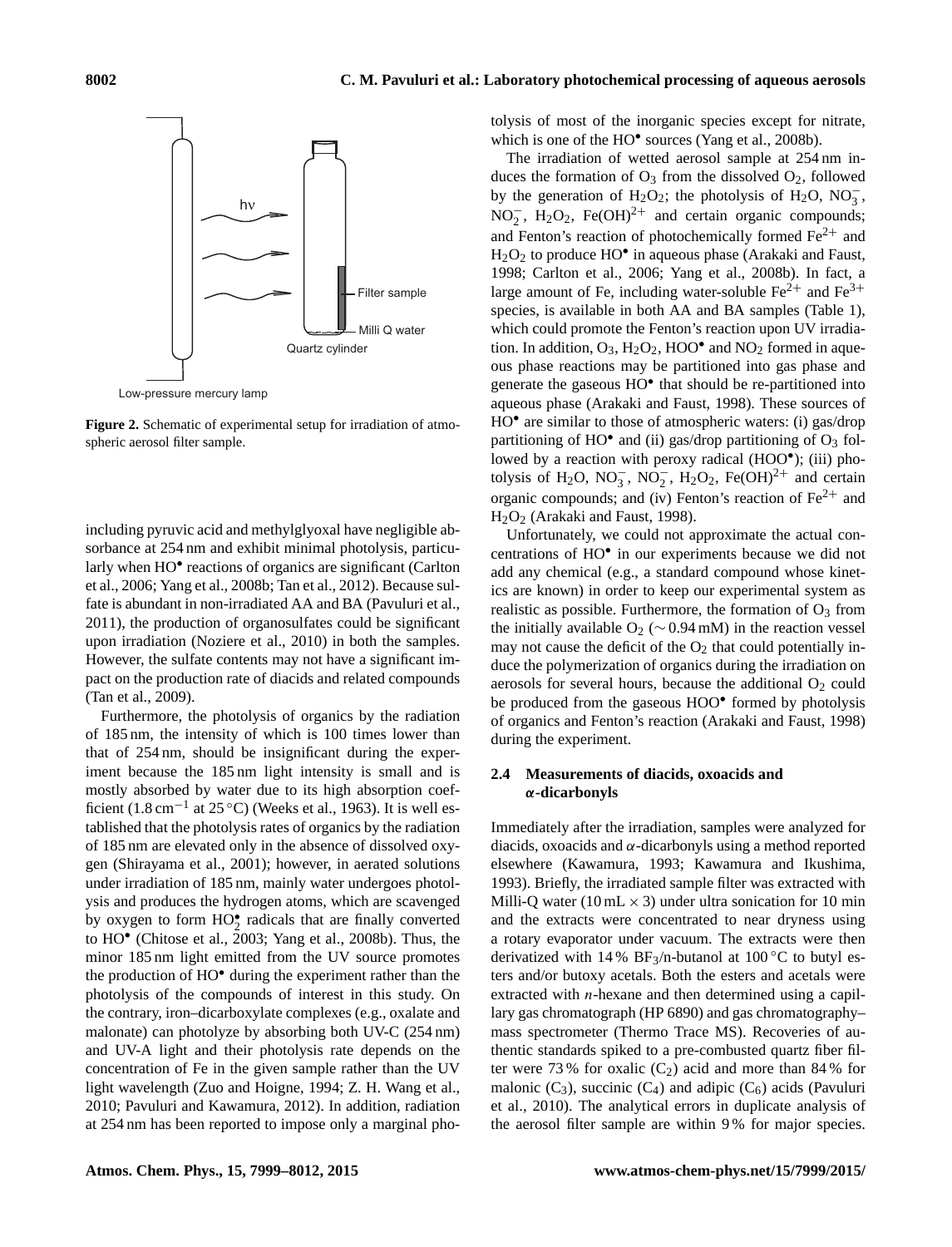Gas chromatogram of the field and laboratory blanks showed small peaks for  $C_2$ , phthalic (Ph) and glyoxylic acids. Concentrations of all the species reported here are corrected for the non-irradiated field blanks (Pavuluri et al., 2010).

#### **2.5 Quality control**

To examine the possible experimental errors, including the distribution of organic/inorganic constituents over the filter sample, we conducted replicate experiments  $(n = 3)$  for 18 h irradiation of the AA sample by using the sample cut taken from different parts of the filter sample for each experiment, because a deviation in the results of the irradiation experiment should become large if the impact of potential variance in chemical composition of aerosol at different parts of the single filter, size of the filter sample used (i.e., number of aerosols) and the amount of Milli-Q water added is significant. The experimental errors, including the analytical errors, were found to be within 11 % for major species except for  $C_3$ diacid (19 %). These results suggest that organic and inorganic constituents are well distributed over the filter sample and took up water evenly distributed upon wetting. In addition, two irradiation experiments were conducted to check the procedural blank by using a clean quartz filter for 1.5 and 6.0 h. No peaks were detected except for a small peak for  $C_2$  and Ph. These results indicate that the occurrence of bias during the experiment is insignificant.

#### **3 Results and discussion**

# **3.1 Concentrations of trace elements, metals and water-soluble iron species**

Concentrations of trace elements, metals and water-soluble Fe species (Fe<sup>2+</sup> and Fe<sup>3+</sup>) determined in non-irradiated AA and BA samples are presented in Table 1. The trace elements and metals in the AA sample, which mainly originate from soil dust (e.g., P, Al, Ca and Fe), non-ferrous metallurgical industrial activities (Cd, Cu and Zn) and fossil fuel combustion (Cr, Pb and V) (Pacyna and Pacyna, 2001; Mahowald et al., 2008), are significantly more abundant than in BA (by up to several times higher) with the exception of S, Ni and Sb (Table 1). The high abundances of trace metals in AA further suggest that the AA sample should contain high abundances of anthropogenic organic matter. The higher abundances of S, Ni and Sb in BA than in AA may be due to high emissions of S from intensive consumption of biofuels, particularly cow dung that contains higher S content (Reddy and Venkataraman, 2002b), while Ni and Sb are from some specific industrial activities in southern India. Although watersoluble  $Fe^{2+}$  and  $Fe^{3+}$  species are abundant in both AA and BA, their concentrations in BA are 30–50 % higher than in AA (Table 1). Furthermore, the fraction of water-soluble Fe (Fe<sub>WS</sub>: sum of Fe<sup>2+</sup> and Fe<sup>3+</sup>) in total particulate Fe (Fe<sub>Tot</sub>) is 2.77 % in AA, whereas it is 14.6 % in BA.

## **3.2 Molecular compositions of diacids, oxoacids and** α**-dicarbonyls**

A homologous series of normal  $(C_2-C_{12})$  and branched chain (iso-C<sub>4</sub>–C<sub>6</sub>) saturated  $\alpha, \omega$ -diacids were detected in both non-irradiated and irradiated AA and BA samples as well as aliphatic unsaturated diacids such as maleic (M), fumaric (F) and methylmaleic (mM) acids and aromatic diacids such as phthalic (Ph), isophthalic  $(i-Ph)$  and terephthalic  $(t-Ph)$  acids. Diacids with an additional functional group, i.e., malic (hydroxysuccinic,  $hC_4$ ), ketomalonic ( $kC_3$ ) and 4-ketopimelic (kC<sub>7</sub>) acids, were detected together with  $\omega$ oxoacids ( $ωC_2-ωC_9$ ), pyruvic acid (Pyr) and α-dicarbonyls, i.e., glyoxal (Gly) and methylglyoxal (MeGly).  $\omega C_6$  will not be reported here due to the overlapping peak on the gas chromatograph.

Oxalic  $(C_2)$  acid was found to be the most abundant diacid in non-irradiated samples (accounting for 54 % of total diacids in AA and  $53\%$  in BA), followed by Ph  $(10\%)$ ,  $C_4$  (9%),  $C_3$  (8%) and  $C_9$  (4%) in AA and by malonic  $(C_3)$  (9%),  $C_4$  (6%) and t-Ph (6%) acids in BA. Branched chain diacids were significantly lower than the corresponding normal structures in both samples. Glyoxylic ( $\omega C_2$ ) acid is the most abundant oxoacid, comprising 64 and 57 % of total oxoacids in AA and BA, respectively, followed by Pyr (13 %) and 4-oxobutanoic ( $\omega C_4$ ) acid (10 %) in AA and  $\omega C_4$ (18 %) and Pyr (13 %) in BA. MeGly is more abundant than Gly in AA, whereas their abundances are equivalent in BA.

# **3.3 Changes in concentrations of diacids and related compounds as a function of UV irradiation time**

Changes in concentrations of individual and total diacids as a function of UV irradiation time in AA and BA are depicted in Fig. 3, while those of oxoacids and  $\alpha$ -dicarbonyls as well as total oxoacids and  $\alpha$ -dicarbonyls in Fig. 4. Concentrations of  $C_2$  diacid were sharply decreased by a factor of 3–9 (from 553 to 61.7 ng m<sup>-3</sup> in AA and from 339 to 118 ng m<sup>-3</sup> in BA) within 6h and 12h of UV irradiation, respectively (Fig. 3a). Then the concentrations started to increase to maximize at 24 h (292 ng m<sup>-3</sup>) in AA and 18 h (306 ng m<sup>-3</sup>) in BA on further irradiation. They gradually decreased toward the end (120 h) of the experiment (Fig. 3a). Interestingly,  $C_3$ diacid showed a temporal variation similar to  $C_2$  in both AA and BA, except for a few points (Fig. 3b). Relative abundances of  $C_2$  in total diacids gradually decreased from nonirradiated samples (54 % in AA and 53 % in BA) toward the end (120 h) of the experiment (3.2 % in AA and 9.2 % in BA, Fig. 5).

Concentrations of  $\omega C_2$ , an immediate precursor of  $C_2$ (Kawamura et al., 1996a; Warneck, 2003; Lim et al., 2005), increased with irradiation time up to 18 h in both AA and BA, except for two cases (3 and 6 h) of AA, and then gradually decreased until the end (120 h) of the experiment, except for one case (36 h) in AA (Fig. 4a). Pyr, Gly and MeGly,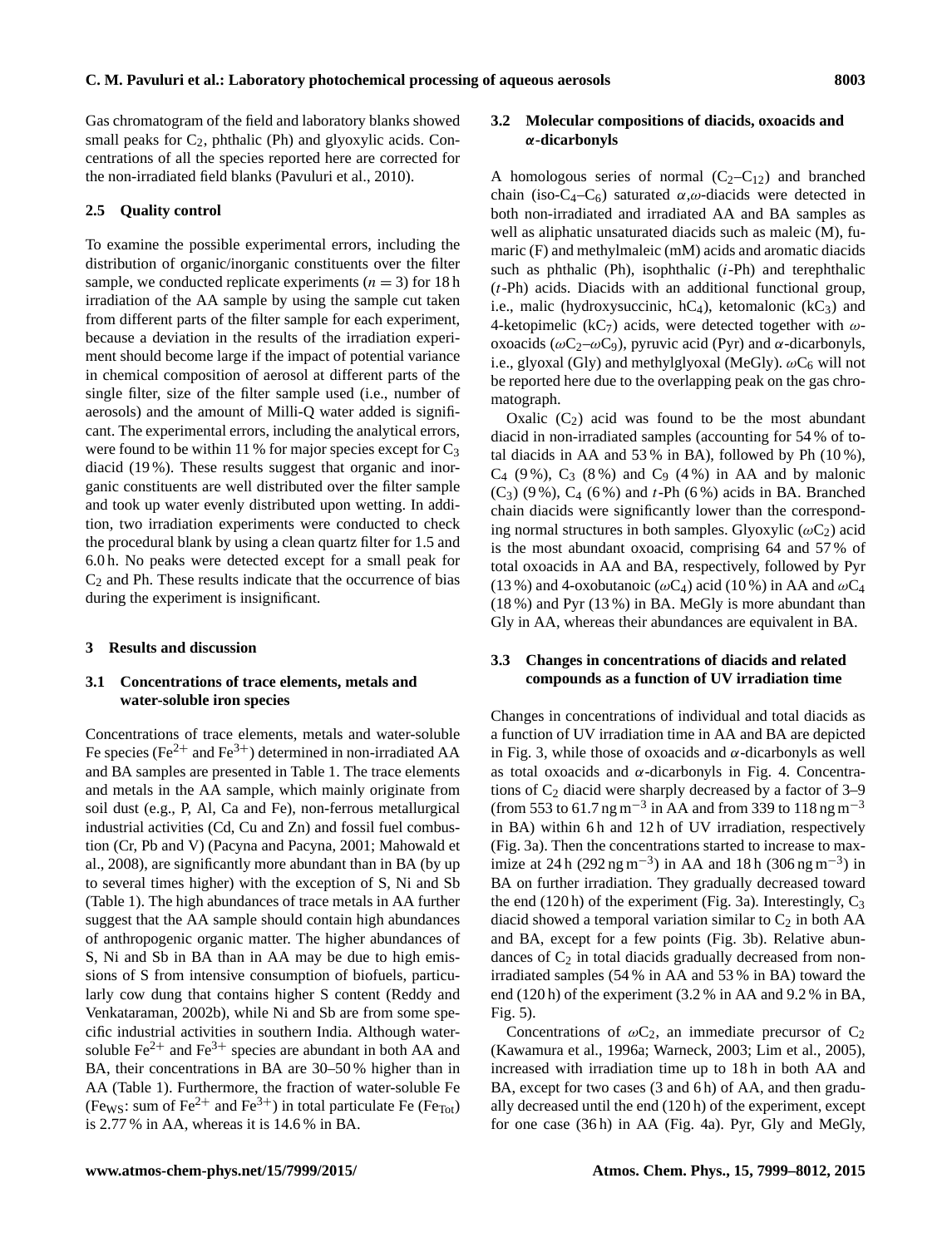

**Figure 3.** Changes in concentrations of individual dicarboxylic acids and total diacids as a function of UV irradiation time in anthropogenic (AA) and biogenic aerosols (BA).

which are the precursors of  $\omega C_2$  acid, are all produced by the oxidation of VOCs of anthropogenic and biogenic origin (Warneck, 2003; Ervens et al., 2004b; Lim et al., 2005; Carlton et al., 2006). They also increased with irradiation time up to 18–24 h in both samples and then gradually decreased (except for MeGly in AA) until the end (120 h) of the experiment (Fig. 4g, i, j). However, the other precursor of  $C_2$ diacid, kC<sup>3</sup> diacid (Kawamura et al., 1996a), showed a decrease with irradiation time throughout the experiment except for in a few cases (Fig. 3v), whereas  $hC_4$ , a precursor of C<sup>3</sup> diacid (Kawamura et al., 1996a), increased up to 18 h in BA and 24 h in AA, remained relatively high until 72 h and then gradually decreased until the end (120 h) of the experiment (Fig. 3u).

In contrast, concentrations of  $C_4$  diacid showed a gradual increase with irradiation time up to 72 h in BA and 96 h in AA followed by a slight decrease in the AA and a sharp decrease in BA (Fig. 3c). Relative abundance of  $C_4$  diacid in total diacids also increased from 8.9 % (non-irradiated) to 82 % (120 h) in AA and from 6.4 to 88 % in BA (Fig. 5). Similarly,  $C_5$  diacid in AA (Fig. 3d) showed a gradual increase with irradiation up to 36 h and stayed almost constant until 96 h followed by a slight decrease. Similar trend was found in BA (Fig. 3d). Both  $C_6$  and  $C_7$  diacids showed an increase with irradiation up to 6–36 h and then a gradual decrease un-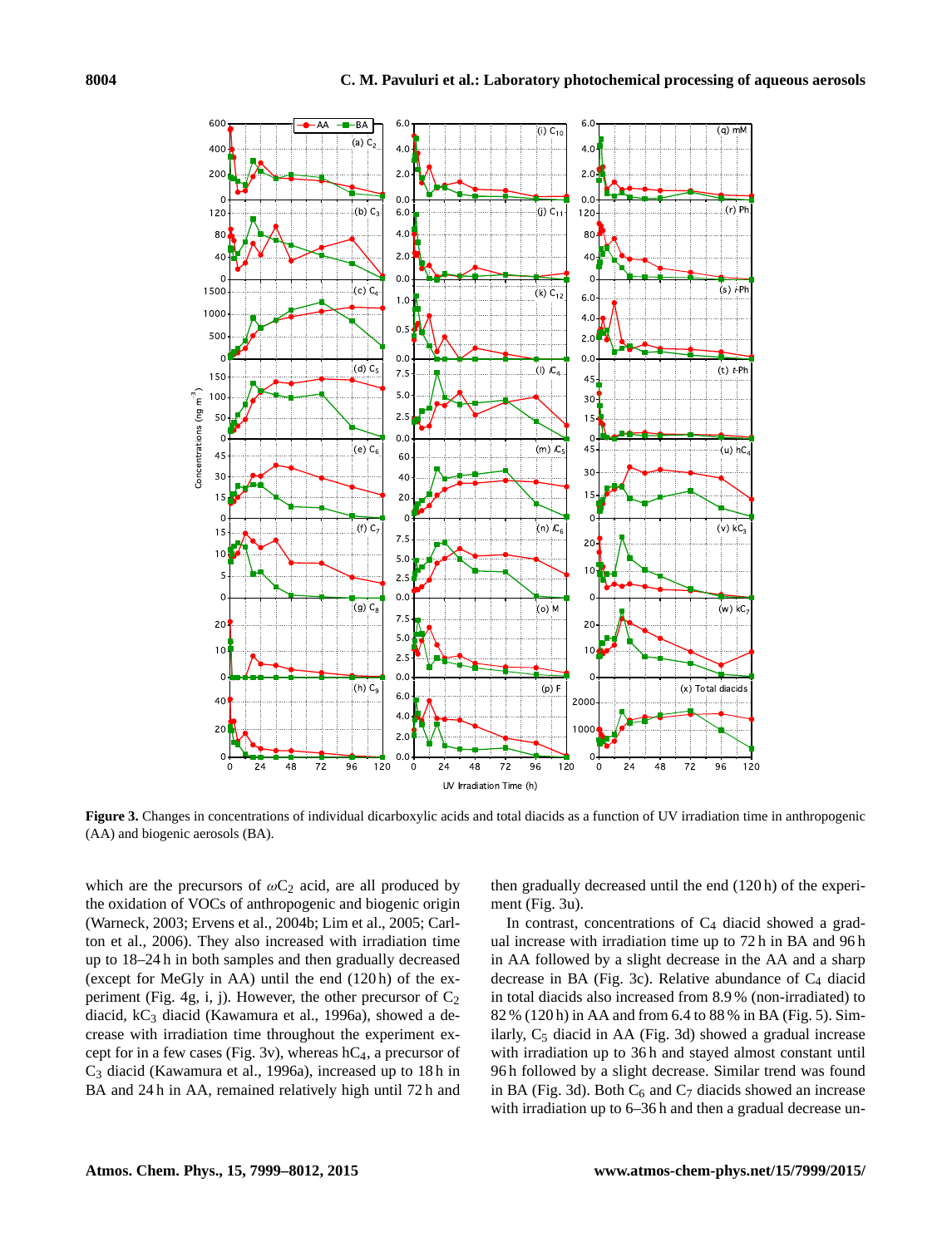

**Figure 4.** Changes in concentrations of individual oxoacids and α-dicarbonyls and total oxoacids and α-dicarbonyls as a function of UV irradiation time in AA and BA.



**Figure 5.** Changes in relative abundances of straight-chain diacids  $(C_2-C_{10})$  to total diacids as a function of UV irradiation time in AA and BA.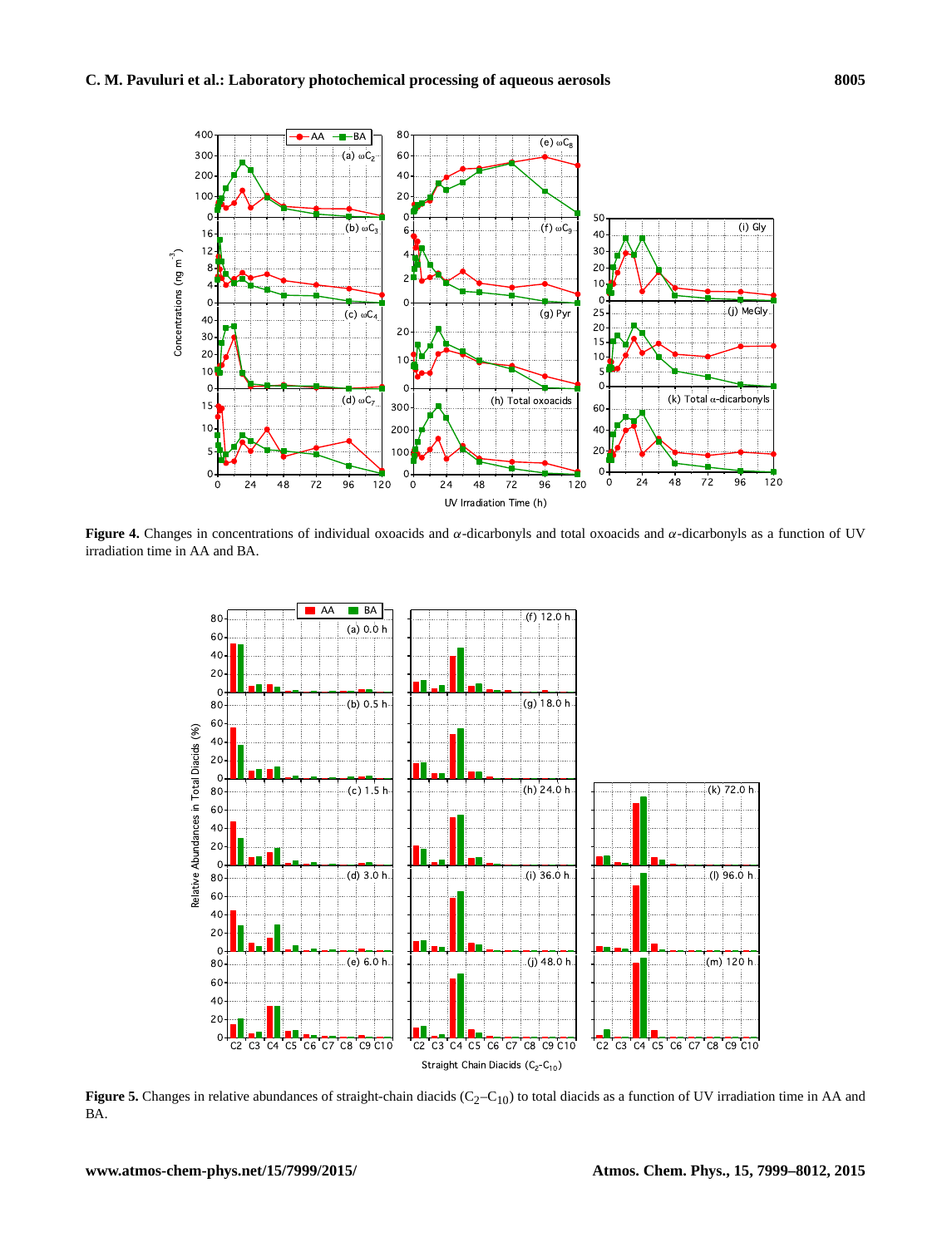

**Figure 6.** Changes in mass ratios of selected diacids, oxoacids and  $\alpha$ -dicarbonyls as a function of UV irradiation time in AA and BA.

til the end (120 h) of the experiment (Fig. 3e, f). Concentrations of  $iC_4$  diacid also increased with irradiation up to 18 h in BA and 36 h in AA and stayed relatively constant until 72 or 96 h. Then, the concentrations gradually decreased until the end (120 h) of the experiment (Fig. 31).  $iC_5$  and  $iC_6$ diacids (Fig. 3m, n) showed a very similar trend with their corresponding normal diacids (Fig. 3d, e).

Long-chain  $(C_8-C_{12})$  diacids showed a sharp decrease with irradiation up to 12 h and then a gradual decrease until the end (120 h) of the experiment (Fig. 3g–k).  $C_8$ ,  $C_9$  and  $C_{12}$ diacids fell below the detection limit within several hours, particularly in BA. Unsaturated aliphatic (M, F, mM and Ph) and aromatic diacids  $(i-Ph$  and  $t-Ph$ ) showed a gradual decrease with irradiation except for a few cases during the early stages of the experiment (Fig. 3o–t). Concentrations of  $kC_7$ increased with irradiation time up to 18 h and then decreased gradually until 120 h (Fig. 3w) whereas oxoacids, i.e.,  $\omega C_3$ ,  $\omega$ C<sub>7</sub> and  $\omega$ C<sub>9</sub> acids, showed a gradual decrease with irradiation except for in a few cases (Fig. 4b, d, f). However,  $\omega C_4$ acid showed a sharp increase up to 12 h and then a sharp decrease toward 24 h (Fig. 4c). Interestingly, the temporal pattern of  $\omega C_8$  acid (Fig. 4e) was similar to that of  $C_4$  diacid (Fig. 3c).

Thus the changes in the concentrations of individual diacids, oxoacids and  $\alpha$ -dicarbonyls as well as relative abundances of individual diacids in total diacids and mass ratios of selected species in AA and BA were similar (Figs. 3–6), although significant differences are recognized between AA

and BA samples during irradiation. Such similarities in the temporal variations of diacids and related polar compounds infer that their photochemical formation and degradation pathways in aqueous aerosols (Fig. 7) are almost same between anthropogenic and biogenic aerosols. However, there were significant differences in the rate of formation and/or degradation of diacids and related compounds between AA and BA, which might have been driven by the differences in the abundances of the diacids and related compounds as well as their precursor compounds in the original (non-irradiated) AA and BA samples. In fact, total diacids, oxoacids and  $\alpha$ dicarbonyls were higher in non-irradiated AA than in BA. On the contrary, OC that contains several precursor compounds (including fatty acids) of diacids and related polar compounds is higher in BA than in AA (Table 1).

# **3.4 Production and decomposition of short-chain diacids and related compounds**

A sharp increase was observed in the concentrations of  $\omega C_2$ ,  $\omega$ C<sub>4</sub>, Pyr, Gly and MeGly, but not  $\omega$ C<sub>3</sub>, with irradiation up to 18–24 h following a gradual decrease (Fig. 4), demonstrating an enhanced photochemical production of short-chain ( $\leq C_4$ ) oxoacids and α-dicarbonyls during an early stage of photochemical processing. It is likely because  $\omega C_2$ , Pyr, Gly and MeGly are produced by photochemical oxidation of aliphatic olefins and aromatic hydrocarbons and  $\omega C_4$  was produced from cyclic olefins and unsaturated fatty acids (Bandow et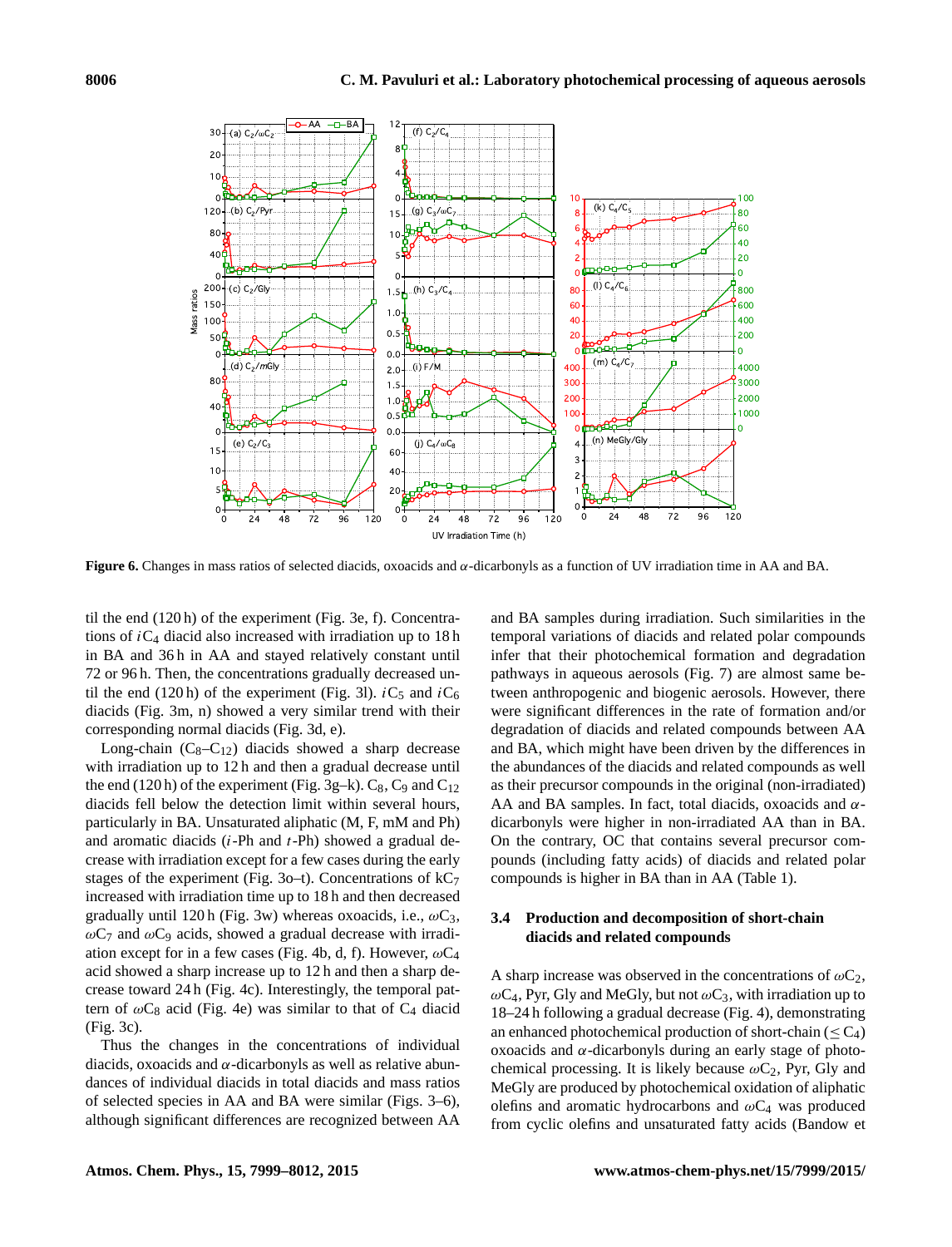

**Figure 7.** Possible photochemical formation and/or degradation pathways of diacids, oxoacids and α-dicarbonyls in aqueous aerosols.

al., 1985; Hatakeyama et al., 1987; Kawamura et al., 1996a; Warneck, 2003; Lim et al., 2005), but  $\omega C_3$  may not be significantly produced from any of these precursor compounds (Fig. 7). The increasing trends of mass ratios of  $C_2$  to its precursor compounds, i.e.,  $\omega C_2$ , Pyr, Gly and MeGly as well as C<sup>3</sup> (but not C4) diacid (Kawamura et al., 1996a; Warneck, 2003; Ervens et al., 2004b; Lim et al., 2005; Carlton et al., 2007), were found for BA near 120 h (Fig. 6a–e and f). It is noteworthy that  $C_3/\omega C_7$  ratios also showed a slight increase, although they are not clear in the later stages of experiment (Fig. 6g), suggesting a potential formation of  $C_3$  diacid via  $\omega$ C<sub>7</sub> that is derived from unsaturated fatty acids and/or cyclic olefins. In addition,  $F/M$  ratios showed an increase with irradiation up to 48h in AA and 18h in BA followed by a gradual decrease until the end of experiment (Fig. 6i), indicating a significant photochemical transformation during an early stage of experiment and decomposition in a later stage.

Photochemical degradation of  $C_2$  and  $C_3$  diacids should have overwhelmed their photochemical production even in an early stage of the experiment except for a few cases (Fig. 3a, b). Diacids and other compounds containing a carbonyl group can form stable carboxylate salts with amines upon photochemical oxidation. However, based on laboratory studies,  $C_2$  and  $C_3$  diacids have been reported to decompose in aqueous phase in the presence of  $Fe^{3+}$  (and  $C_2$ ) diacid even in the presence of  $\text{Fe}^{2+}$ ) under UV irradiation at  $254 \text{ nm}$  as well as at a solar spectrum  $(> 300 \text{ nm})$  (Zuo and Hoigne, 1994; Z. H. Wang et al., 2010; Pavuluri and Kawamura, 2012), but  $C_2$  diacid (and may be  $C_3$  diacid) is relatively stable in the absence of Fe species (Pavuluri and Kawamura, 2012). It is well documented that both  $C_2$  and  $C_3$  diacids have the strongest chelating capacity with  $Fe^{3+}$ among all diacids and tend to form mono, di- and trioxalato (equilibrium constant  $log_{10}(b) = 9.4$ , 16.2 and 20.4, respectively) and malonato (equilibrium constant  $log_{10}(b) = 7.5$ , 13.3 and 16.9, respectively) complexes by acting as ligands in aqueous phase, which exhibit a strong light-absorbing ability (Z. H. Wang et al., 2010). Although the equilibrium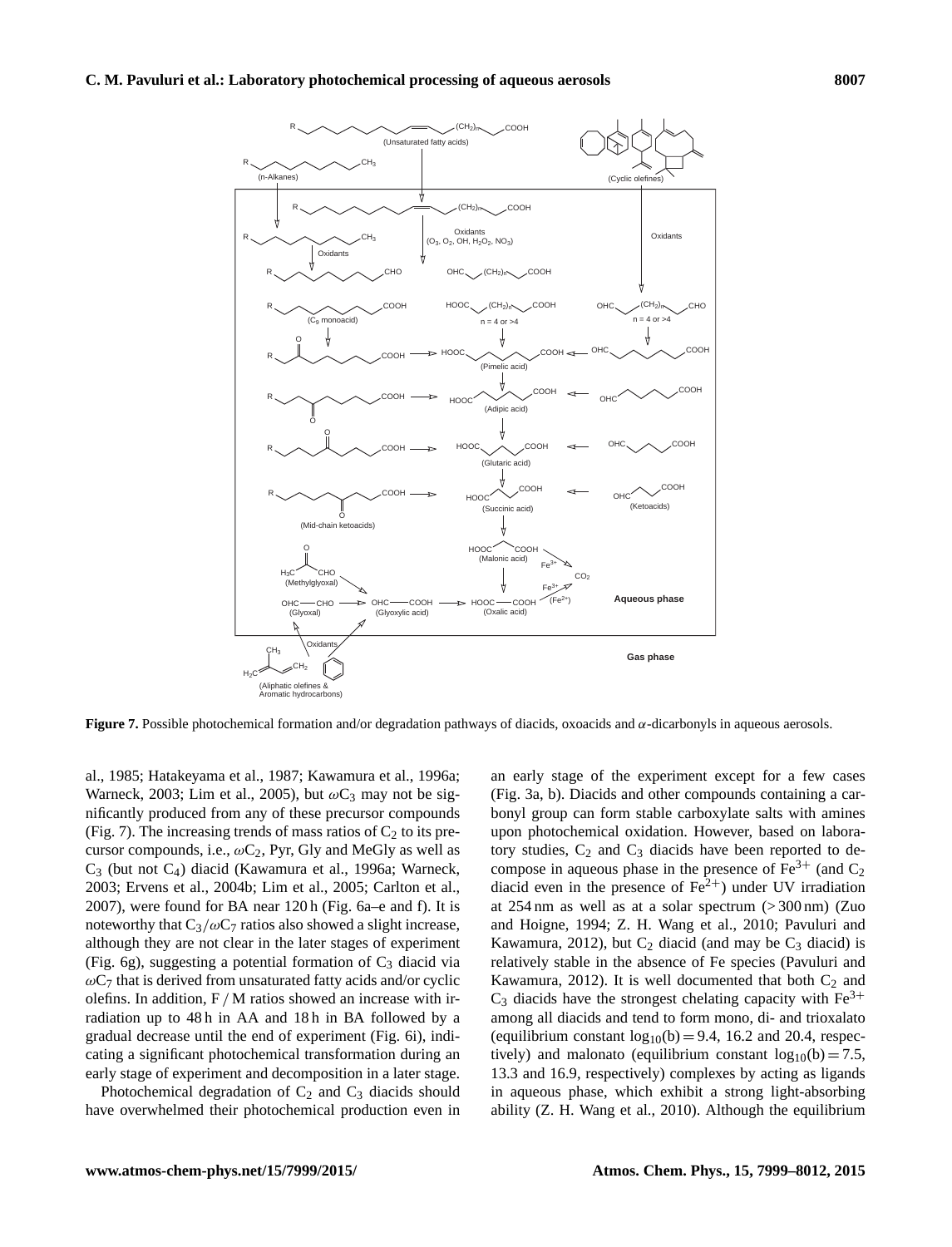constant of  $Fe<sup>3+</sup>$ -malonato complex is slightly lower than that of  $\text{Fe}^{3+}$ -oxalato, both diacids photolyze upon the absorption of UV light to result in  $Fe^{2+}$  and CO<sub>2</sub> (Zuo and Hoigne, 1994; Z. H. Wang et al., 2010).

We found that non-irradiated AA and BA samples contain significant amounts of water-soluble  $Fe^{2+}$  and  $Fe^{3+}$  species (Table 1). Because a high abundance of particulate Fe is present in both AA and BA (Table 1), the concentrations of water-soluble  $\text{Fe}^{2+}$  and  $\text{Fe}^{3+}$  species in both AA and BA samples may increase upon UV irradiation; the waterinsoluble Fe can be transformed into water-soluble forms by photochemical processing of mineral aerosols (Solmon et al., 2009; Srinivas et al., 2012). However, we did not measure the concentrations of  $\text{Fe}^{2+}$  and  $\text{Fe}^{3+}$  species in the irradiated samples. In fact, the mass ratio of  $C_2$  diacid to Fe<sup>3+</sup> is 15 : 1 in non-irradiated AA and 7 : 1 in BA, both of which are close to the ratio (10 : 1) used in laboratory experiments conducted by Pavuluri and Kawamura (2012) for Fe-catalyzed photolysis of  $C_2$  diacid in aqueous phase, in which the photolysis of C<sub>2</sub> is very fast ( $k = 206$  L mol<sup>-1</sup> s<sup>-1</sup>) and 99% of the  $C_2$  is degraded in 0.5 h. Therefore, available water-soluble  $Fe<sup>3+</sup>$  (and  $Fe<sup>2+</sup>$ ) in AA and BA should be enough to promote the catalytic photochemical degradation of  $C_2$  (and  $C_3$ ) upon UV irradiation (Fig. 7) and thus the degradation rate of  $C_2$  (and  $C_3$ ) should have increased with the prolonged experiment due to enhancement in  $Fe^{3+}$  (and  $Fe^{2+}$ ) levels in the given sample.

The concentration of  $C_2$  diacid in AA decreased by 30% in 1.5 h and continued to decline by 90 % until 12 h (Fig. 3a). However, the experiment of BA showed that the concentration of  $C_2$  decreased by 47 and 51 % in 0.5 and 1.5 h, respectively, and then gradually declined. The concentrations of  $C_3$ also showed similar trends with  $C_2$  (Fig. 3b). Although  $C_2$ and C<sup>3</sup> diacids decreased sharply during early stages of experiment, they decreased gradually in the later stages despite possibly enhanced levels of water-soluble  $Fe^{2+}$  and  $Fe^{3+}$ species. These trends imply that photolysis of  $C_2$  and  $C_3$ diacids is highly significant in the presence of water-soluble  $Fe^{3+}$  (and Fe<sup>2+</sup>) (Fig. 7). However, the formation of both C<sub>2</sub> and  $C_3$  diacids is also intensive with the photochemical processing of their precursor compounds in AA and BA. However, the net rate of production or degradation of  $C_2$  and  $C_3$ diacids in each experiment (Fig. 3a, b) should depend on the abundances of water-soluble  $Fe^{2+}$  and  $Fe^{3+}$  species and their precursors in AA and BA.

We found an increase in the mass ratios of MeGly to Gly with irradiation toward the end of the experiment, except for an early stage of the experiment (up to 6 h) in AA, whereas in BA they remained relatively constant up to 36 h and then increased gradually up to 72 h, followed by a rapid decrease (Fig. 6n). As noted earlier, concentrations of Gly and MeGly increased with experiment up to 18–24 h in both AA and BA. Thereafter, Gly decreased toward the end of experiment in both AA and BA, whereas MeGly remained relatively constant in the AA but decreased in BA (Fig. 4i, j). Such differences should be caused by the difference in their production rates depending on the concentrations of potential precursors and their oxidation products in AA and BA, i.e., benzene and glycolaldehyde for Gly and acetone and higher alkanes  $(> C_3)$  and alkenes  $(> C_2)$  for MeGly (Fu et al., 2008), rather than the reaction rates of the Gly  $(1.1 \times 10^9 \,\mathrm{M}^{-1} \,\mathrm{S}^{-1})$  and MeGly  $(6.44 \times 10^8 \,\mathrm{M}^{-1} \,\mathrm{S}^{-1})$  with HO<sup>•</sup> in aqueous phase (Tan et al., 2012). Therefore, the higher abundance of MeGly than Gly in AA can be attributed to its enhanced production than the later species during photochemical processing of aqueous aerosols derived from anthropogenic sources. Furthermore, the oligomerization of Gly and MeGly (Tan et al., 2009, 2012; Lim et al., 2010) might have also played an important role on the changes in their concentrations with irradiation time; however, we did not focus on the measurements of oligomers here because of the analytical limitations.

# **3.5 Possible photochemical pathways of long-chain diacids and oxoacids**

Enhanced concentrations of normal and branched  $C_4-C_7$ diacids during an early stage (18–36 h) (Fig. 3c–f), despite degradation of  $C_2$  and  $C_3$  and longer-chain (>C<sub>7</sub>) diacids (Fig. 3a, b, g–k), may be caused by photochemical oxidation of the first-generation products derived from the oxidation of anthropogenic and/or biogenic VOCs (e.g., cycloalkenes, monoterpenes and sesquiterpenes) and unsaturated fatty acids (Kalberer et al., 2000; Gao et al., 2004) (Fig. 7). In addition, the photochemical oxidation of the polymers of polyunsaturated fatty acids, if available, can produce significant long-chain ( $\geq C_4$ ) diacids (Harvey et al., 1983), a subject of future research. In fact, polyunsaturated fatty acids (e.g., linolenic acid,  $C_{18:3}$ ) can undergo free radical oxidative cross-linking in the air and produce high-molecular-weight organic compounds (e.g., fulvic acid) (Wheeler, 1972; Harvey et al., 1983). Harvey et al. (1983) found a series of  $C_4$ – $C_9$  diacids by oxidizing the marine fulvic acid in a laboratory study. The chelating capability of succinate (equilibrium constant  $log_{10}(b) = 7.5$ ; Z. H. Wang et al., 2010) and other long-chain diacids with  $Fe<sup>3+</sup>$  is weak and, hence, their photolysis is insignificant. However, they should be further oxidized to result in lower diacids (Kawamura et al., 1996a; Matsunaga et al., 1999). The degradation of these diacids should be increased with increasing chain length because the oxidation rate of  $C_4$  to  $C_9$  diacids is increased with increasing carbon number (Yang et al., 2008a).

The relatively constant levels of  $C_5$ ,  $iC_4$  and  $iC_5$  during 36 h and 72–96 h (Fig. 3d, l, m) may be due to the balance between photochemical production and degradation. The increases in the concentrations of  $C_4$  with a prolonged irradiation up to 72 h in BA and 96 h in AA further demonstrate its formation from higher diacids and other precursors in aqueous aerosols (Kawamura and Sakaguchi, 1999; Charbouillot et al., 2012) (Fig. 7). In fact, total diacids stayed relatively constant from 24 h to 72–96 h (Fig. 3x). In addi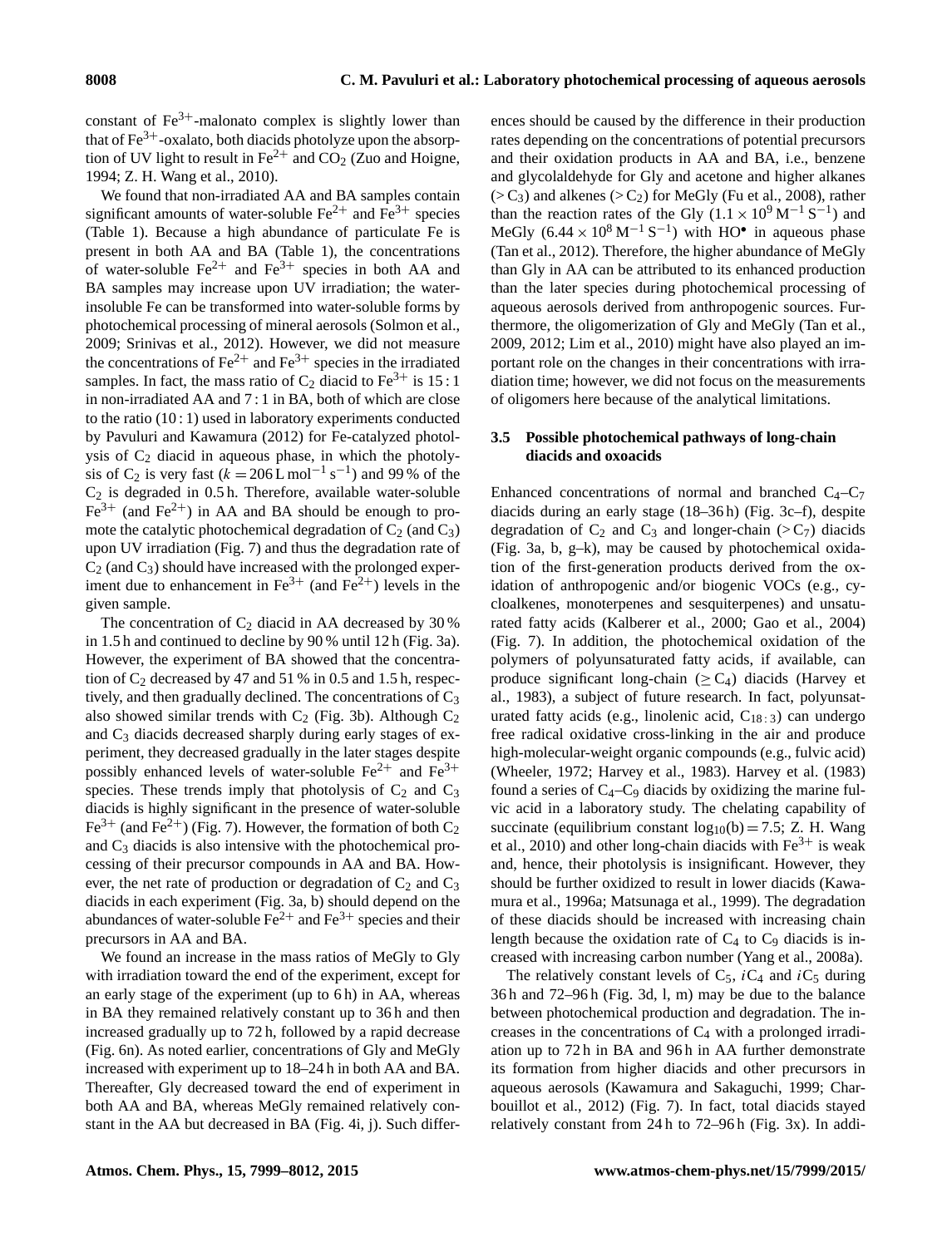tion, mass ratios of  $C_4$  to  $C_5-C_7$  showed a gradual increase throughout the experiment (until 120 h) in both AA and BA (Fig. 6k–m). These results support a photochemical breakdown of longer-chain ( $\geq C_5$ ) diacids resulting in C<sub>4</sub> (Matsunaga et al., 1999; Yang et al., 2008a; Charbouillot et al., 2012). Yang et al. (2008a) reported that the production of  $C_4$ diacid is predominant, followed by  $C_5$  diacid during a laboratory photochemical oxidation of  $C_6 - C_9$  diacids.

In addition,  $\omega C_8$  acid, which can be produced by the oxidation of cyclic olefins and unsaturated fatty acids (Kawamura and Sakaguchi, 1999; Gao et al., 2004), showed a gradual increase (Fig. 4e) similar to that of  $C_4$  diacid (Fig. 3c) in both AA and BA, suggesting a significant photochemical production of  $C_4$  via  $\omega C_8$  until the consumption of the precursor compounds derived from anthropogenic and biogenic VOCs and biogenic unsaturated fatty acids (Kalberer et al., 2000; Gao et al., 2004). In fact, ratios of  $C_4$  to  $C_5$ –  $C_7$  were 10 times higher in BA than in AA whereas those of  $C_4/\omega C_8$  were similar in both the BA and AA (Fig. 6j). However, their temporal profiles with irradiation time are similar in both AA and BA. These results suggest that the formation of  $C_4$  and  $\omega C_8$  is much higher in biogenic aerosols than in anthropogenic aerosols compared to  $C_5-C_7$  diacids, but their formation/degradation processes may be similar irrespective of the origin of precursors. However, it is not clear from this study whether  $C_4$  is mainly derived (via  $\omega C_8$ ) from cyclic olefins or unsaturated fatty acids (Fig. 7).

It is well established that long-chain  $(C_8-C_{12})$  diacids are formed by photochemical oxidation of unsaturated fatty acids (e.g., oleic acid) (Kawamura and Gagosian, 1987; Matsunaga et al., 1999) (Fig. 7). However, unsaturated fatty acids were not abundant (e.g., oleic acid was 0.89 ng m−<sup>3</sup> in AA and below detection limit in BA) in non-irradiated samples (Fu et al., 2010). Hence, photochemical formation of longchain diacids from the oxidation of unsaturated fatty acids should be less important during the experiment, although chemical forms of polymerized and/or partially oxidized unsaturated fatty acids may be abundant in the aerosols. The rate constant of photooxidation of diacids increases with an increase in carbon number of individual diacids ( $\geq C_4$ ) (Yang et al., 2008a). Hence, photochemical breakdown of  $C_8-C_{12}$ diacids to lower diacids (Matsunaga et al., 1999; Yang et al., 2008a) should be very likely (Fig. 7). The gradual decreases of aliphatic unsaturated diacids, aromatic diacids and oxoacids, except for  $\omega C_8$ , with irradiation are likely caused by the photochemical degradation (Fig. 7).

## **3.6 Atmospheric implications**

As discussed above, this study reveals that photochemical degradation of  $C_2$  and  $C_3$  (due to Fe-catalyzed photolysis) in aqueous aerosols overwhelmed their production whereas C<sup>4</sup> diacid showed photochemical formation. These results are consistent with the recent atmospheric observations: a significant reduction in  $C_2$  diacid concentration and an inverse relationship between the  $C_2$  and Fe in cloud water (Sorooshian et al., 2013) and the replacement of the predominance of  $C_2$ by C<sup>4</sup> in the Arctic aerosols (Kawamura et al., 2010, 2012). It was also reported that  $C_4$  and  $C_5$  diacids are most abundant among  $C_3-C_8$  diacids determined during the photochemical oxidation of  $C_6-C_9$  diacids in a laboratory experiment (Yang et al., 2008a).

On the contrary, the enhanced degradation of  $C_2$  and  $C_3$ and the formation of  $C_4$  diacid upon prolonged irradiation are not consistent with previous laboratory, observation and model studies on photochemical production and degradation of diacids and related compounds in aqueous phase (e.g., cloud processing) (Kawamura et al., 1996a; Kawamura and Sakaguchi, 1999; Warneck, 2003; Ervens et al., 2004b; Lim et al., 2005; Carlton et al., 2007; Charbouillot et al., 2012). In fact, previous studies did not consider Fe-catalyzed photolysis of  $C_2$  diacid, which is significant at least in Fe-rich atmospheric waters. However, the formation processes and potential precursor compounds of  $C_4$  diacid have not been fully explored yet. Moreover, previous laboratory experiments on aqueous solutions of specific species did not consider the mixing state of organic and inorganic constituents in atmospheric aerosols (Ervens et al., 2011), although simplified experiments sometimes provide useful information on mechanisms.

Generally, it has been considered that the anthropogenic contributions of  $\alpha$ -dicarbonyls to organic aerosols are minor: 8 % for Gly and 5 % for MeGly (Fu et al., 2008). To the best of our knowledge, their production in atmospheric waters has not been well recognized yet. Our laboratory experiments indicate that the photochemical production of Gly and MeGly is significant in aqueous aerosols. The production of MeGly is more pronounced compared to Gly with prolonged photochemical processing of aqueous anthropogenic aerosols. Finally, our findings based on the batch laboratory experiment emphasize the importance of the photolysis of  $C_2$  and  $C_3$ diacids and photochemical production of  $C_4$  diacid and  $\alpha$ dicarbonyls in aqueous aerosols to reconcile the current atmospheric model(s) such as the cloud parcel model (Ervens et al., 2004a) and to better understand the secondary organic aerosol budget and its climatic impacts.

#### **4 Summary and conclusions**

In this study, we conducted batch UV irradiation experiments on AA and BA aerosol samples collected from Chennai, India, in the presence of moisture for the reaction time of 0.5 to 120 h. The irradiated samples were analyzed for molecular compositions of diacids, oxoacids and  $\alpha$ -dicarbonyls. Concentrations of  $C_2$  and  $C_3$  and  $C_8 - C_{12}$  diacids decreased with an increase in reaction time of  $12-24$  h. In contrast,  $C_4$  diacid (and  $C_5-C_7$ ) showed a significant increase with reaction time up to 72 h in BA and 96 h in AA. Oxoacids and  $\alpha$ -dicarbonyls showed a significant increase during an early stage of irradi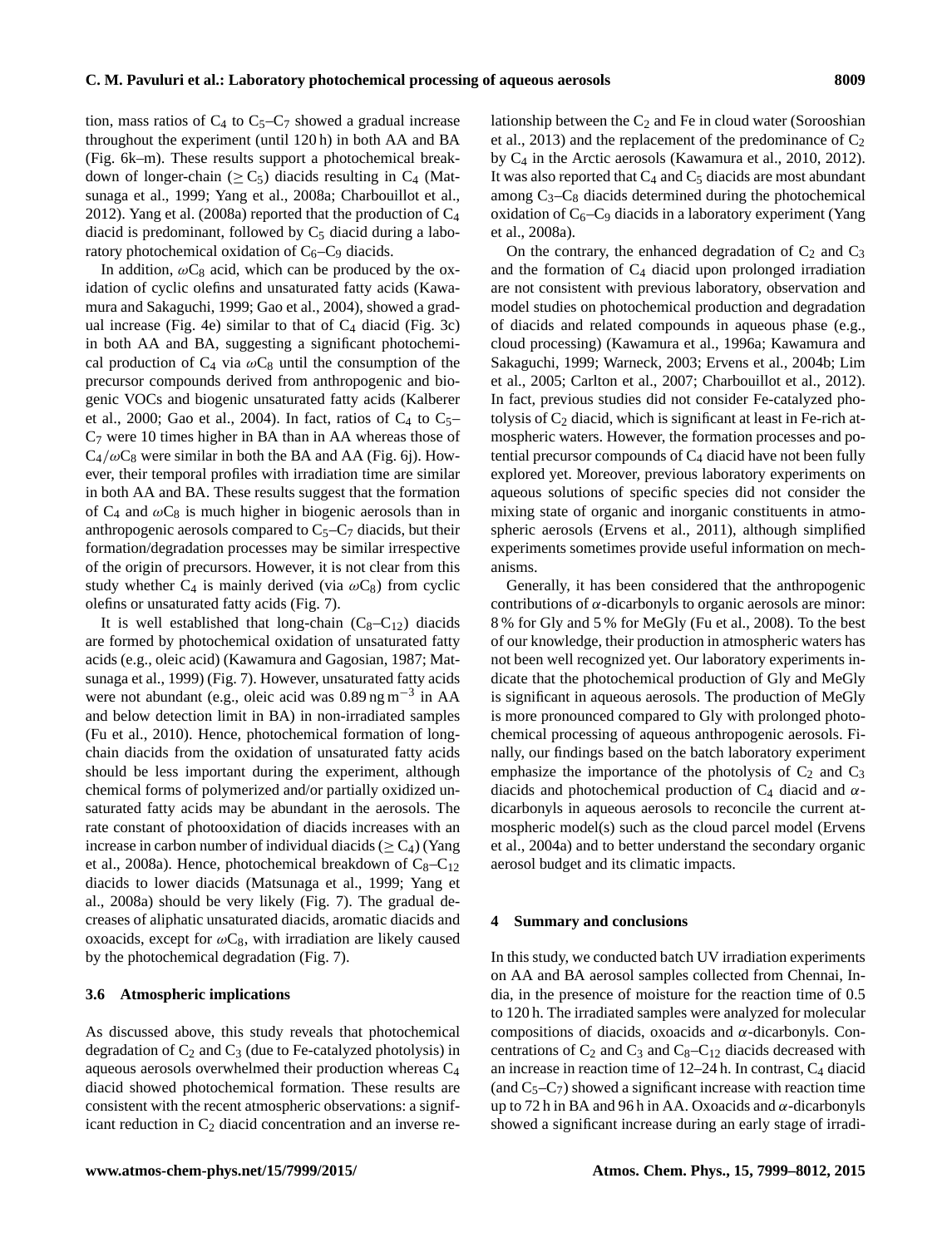ation followed by a gradual decrease in the prolonged experiment with the exception of  $\omega C_8$  acid, which showed a pattern similar to  $C_4$  diacid, and methylglyoxal, which remained relatively abundant from 24 h to the end of the experiment in AA. The mass ratios of  $C_2$  diacid to its precursors, i.e., glyoxylic acid, pyruvic acid,  $\alpha$ -dicarbonyls (glyoxal and methylglyoxal) and  $C_3$ , showed a considerable increase with irradiation, while those of C<sub>4</sub> to C<sub>5</sub>–C<sub>7</sub> diacids and  $\omega C_8$ acid and methylglyoxal to glyoxal in AA showed a significant increase with irradiation. These results demonstrate that degradation of  $C_2$  and  $C_3$  (and  $C_8-C_{12}$ ) and formation of  $C_4$  (and  $C_5-C_7$ ) are enhanced with photochemical processing of aqueous aerosols. This study further infers that ironcatalyzed photolysis of  $C_2$  and  $C_3$  diacids and photochemical formation of  $C_4$  diacid via  $\omega C_8$  acid derived from cyclic olefins and/or unsaturated fatty acids play an important role in controlling their abundances in the atmosphere with photochemical processing of aqueous aerosols. This study also suggests that photochemical production of  $\alpha$ -dicarbonyls, in particular methylglyoxal, in anthropogenic aerosols is significant.

*Acknowledgements.* This study was in part supported by the Japan Society for the Promotion of Science (JSPS) (grant-in-aid nos. 19204055 and 24221001). C. M. Pavuluri appreciates the financial support from JSPS Fellowship. The authors appreciate the helpful comments of two anonymous reviewers.

Edited by: M. Ammann

### **References**

- Albrecht, B. A.: Aerosols, Cloud Microphysics, and Fractional Cloudiness, Science, 245, 1227–1230, 1989.
- Arakaki, T. and Faust, B. C.: Sources, Sinks, and Mechanisms of Hydroxyl Radical (Oh) Photoproduction and Consumption in Authentic Acidic Continental Cloud Waters from Whiteface Mountain, New York: The Role of the Fe(R)  $(R = Ii, III)$  Photochemical Cycle, J. Geophys. Res.-Atmos., 103, 3487–3504, 1998.
- Bandow, H., Washida, N., and Akimoto, H.: Ring-Cleavage Reactions of Aromatic-Hydrocarbons Studied by Ft-Ir Spectroscopy .1. Photooxidation of Toluene and Benzene in the  $No<sub>x</sub>$ -Air System, B. Chem. Soc. Jpn., 58, 2531–2540, 1985.
- Carlton, A. G., Turpin, B. J., Lim, H. J., Altieri, K. E., and Seitzinger, S.: Link between Isoprene and Secondary Organic Aerosol (Soa): Pyruvic Acid Oxidation Yields Low Volatility Organic Acids in Clouds, Geophys. Res. Lett., 33, L06822, doi[:10.1029/2005GL025374,](http://dx.doi.org/10.1029/2005GL025374) 2006.
- Carlton, A. G., Turpin, B. J., Altieri, K. E., Seitzinger, S., Reff, A., Lim, H. J., and Ervens, B.: Atmospheric Oxalic Acid and Soa Production from Glyoxal: Results of Aqueous Photooxidation Experiments, Atmos. Environ., 41, 7588–7602, 2007.
- Charbouillot, T., Gorini, S., Voyard, G., Parazols, M., Brigante, M., Deguillaume, L., Delort, A. M., and Mailhot, G.: Mechanism of

Carboxylic Acid Photooxidation in Atmospheric Aqueous Phase: Formation, Fate and Reactivity, Atmos. Environ., 56, 1–8, 2012.

- Chebbi, A. and Carlier, P.: Carboxylic Acids in the Troposphere, Occurrence, Sources, and Sinks: A Review, Atmos. Environ., 30, 4233–4249, 1996.
- Chitose, N., Ueta, S., Seino, S., and Yamamoto, T. A.: Radiolysis of Aqueous Phenol Solutions with Nanoparticles. 1. Phenol Degradation and Toc Removal in Solutions Containing Tio2 Induced by Uv, Gamma-Ray and Electron Beams, Chemosphere, 50, 1007–1013, 2003.
- Ervens, B., Feingold, G., Clegg, S. L., and Kreidenweis, S. M.: A Modeling Study of Aqueous Production of Dicarboxylic Acids: 2. Implications for Cloud Microphysics, J. Geophys. Res.- Atmos., 109, D15206, doi[:10.1029/2004JD004575,](http://dx.doi.org/10.1029/2004JD004575) 2004a.
- Ervens, B., Feingold, G., Frost, G. J., and Kreidenweis, S. M.: A Modeling Study of Aqueous Production of Dicarboxylic Acids: 1. Chemical Pathways and Speciated Organic Mass Production, J. Geophys. Res.-Atmos., 109, D15205, doi[:10.1029/2003jd004387,](http://dx.doi.org/10.1029/2003jd004387) 2004b.
- Ervens, B., Turpin, B. J., and Weber, R. J.: Secondary organic aerosol formation in cloud droplets and aqueous particles (aqSOA): a review of laboratory, field and model studies, Atmos. Chem. Phys., 11, 11069–11102, doi[:10.5194/acp-11-](http://dx.doi.org/10.5194/acp-11-11069-2011) [11069-2011,](http://dx.doi.org/10.5194/acp-11-11069-2011) 2011.
- Fu, P. Q., Kawamura, K., Pavuluri, C. M., Swaminathan, T., and Chen, J.: Molecular characterization of urban organic aerosol in tropical India: contributions of primary emissions and secondary photooxidation, Atmos. Chem. Phys., 10, 2663–2689, doi[:10.5194/acp-10-2663-2010,](http://dx.doi.org/10.5194/acp-10-2663-2010) 2010.
- Fu, T. M., Jacob, D. J., Wittrock, F., Burrows, J. P., Vrekoussis, M., and Henze, D. K.: Global Budgets of Atmospheric Glyoxal and Methylglyoxal, and Implications for Formation of Secondary Organic Aerosols, J. Geophys. Res.-Atmos., 113, D15303, doi[:10.1029/2007JD009505,](http://dx.doi.org/10.1029/2007JD009505) 2008.
- Gao, S., Keywood, M., Ng, N. L., Surratt, J., Varutbangkul, V., Bahreini, R., Flagan, R. C., and Seinfeld, J. H.: Low-Molecular-Weight and Oligomeric Components in Secondary Organic Aerosol from the Ozonolysis of Cycloalkenes and A-Pinene, J. Phys. Chem. A, 108, 10147–10164, 2004.
- Garg, A., Bhattacharya, S., Shukla, P. R., and Dadhwal, W. K.: Regional and Sectoral Assessment of Greenhouse Gas Emissions in India, Atmos. Environ., 35, 2679–2695, 2001.
- Giebl, H., Berner, A., Reischl, G., Puxbaum, H., Kasper-Giebl, A., and Hitzenberger, R.: Ccn Activation of Oxalic and Malonic Acid Test Aerosols with the University of Vienna Cloud Condensation Nuclei Counter, J. Aerosol. Sci., 33, 1623–1634, 2002.
- Harvey, G. R., Boran, D. A., Chesal, L. A., and Tokar, J. M.: The Structure of Marine Fulvic and Humic Acids, Mar. Chem., 12, 119–132, 1983.
- Hatakeyama, S., Ohno, M., Weng, J. H., Takagi, H., and Akimoto, H.: Mechanism for the Formation of Gaseous and Particulate Products from Ozone-Cycloalkene Reactions in Air, Environ. Sci. Technol., 21, 52–57, 1987.
- Kalberer, M., Yu, J., Cocker, D. R., Flagan, R. C., and Seinfeld, J. H.: Aerosol Formation in the Cyclohexene-Ozone System, Environ. Sci. Technol., 34, 4894–4901, 2000.
- Kanakidou, M., Seinfeld, J. H., Pandis, S. N., Barnes, I., Dentener, F. J., Facchini, M. C., Van Dingenen, R., Ervens, B., Nenes, A., Nielsen, C. J., Swietlicki, E., Putaud, J. P., Balkanski, Y., Fuzzi,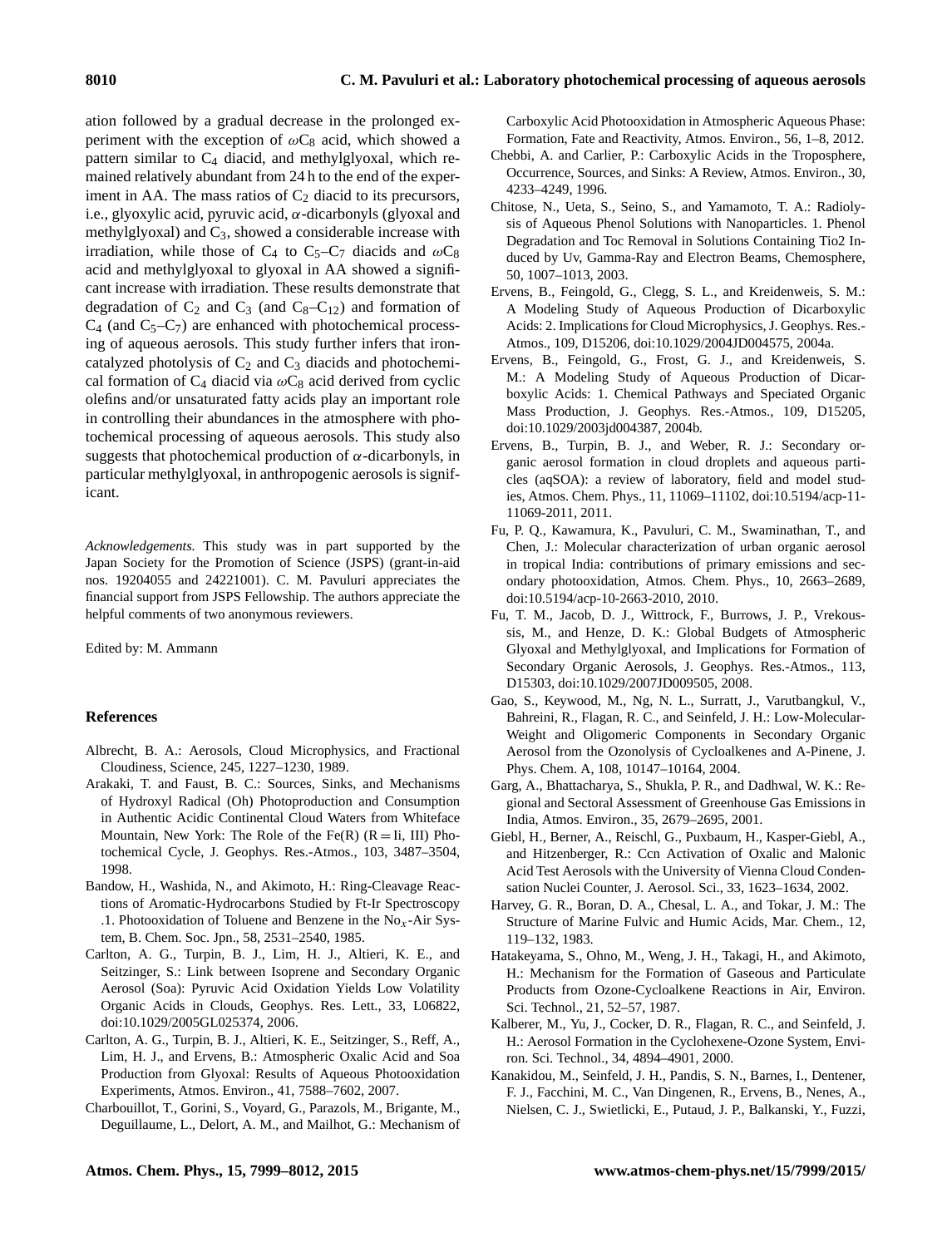## **C. M. Pavuluri et al.: Laboratory photochemical processing of aqueous aerosols 8011**

S., Horth, J., Moortgat, G. K., Winterhalter, R., Myhre, C. E. L., Tsigaridis, K., Vignati, E., Stephanou, E. G., and Wilson, J.: Organic aerosol and global climate modelling: a review, Atmos. Chem. Phys., 5, 1053–1123, doi[:10.5194/acp-5-1053-2005,](http://dx.doi.org/10.5194/acp-5-1053-2005) 2005.

- Kawamura, K.: Identification of  $C_2-C_{10}$   $\Omega$ -Oxocarboxylic Acids, Pyruvic Acid, and  $C_2-C_3$  A-Dicarbonyls in Wet Precipitation and Aerosol Samples by Capillary Gc and Gc / Ms, Anal. Chem., 65, 3505–3511, 1993.
- Kawamura, K. and Gagosian, R. B.: Implications of  $\Omega$ -Oxocarboxylic Acids in the Remote Marine Atmosphere for Photooxidation of Unsaturated Fatty Acids, Nature, 325, 330–332, 1987.
- Kawamura, K. and Ikushima, K.: Seasonal Changes in the Distribution of Dicarboxylic Acids in the Urban Atmosphere, Environ. Sci. Technol., 27, 2227–2235, 1993.
- Kawamura, K. and Kaplan, I. R.: Motor Exhaust Emissions as a Primary Source for Dicarboxylic-Acids in Los-Angeles Ambient Air, Environ. Sci. Technol., 21, 105–110, 1987.
- Kawamura, K. and Sakaguchi, F.: Molecular Distributions of Water Soluble Dicarboxylic Acids in Marine Aerosols over the Pacific Ocean Including Tropics, J. Geophys. Res.-Atmos., 104, 3501– 3509, 1999.
- Kawamura, K., Kasukabe, H., and Barrie, L. A.: Source and Reaction Pathways of Dicarboxylic Acids, Ketoacids and Dicarbonyls in Arctic Aerosols: One Year of Observations, Atmos. Environ., 30, 1709–1722, 1996a.
- Kawamura, K., Sempéré, R., Imai, Y., Fujii, Y., and Hayashi, M.: Water Soluble Dicarboxylic Acids and Related Compounds in Antarctic Aerosols, J. Geophys. Res.-Atmos., 101, 18721– 18728, 1996b.
- Kawamura, K., Yokoyama, K., Fujii, Y., and Watanabe, O.: A Greenland Ice Core Record of Low Molecular Weight Dicarboxylic Acids, Ketocarboxylic Acids, and Alpha-Dicarbonyls: A Trend from Little Ice Age to the Present (1540 to 1989 Ad), J. Geophys. Res.-Atmos., 106, 1331–1345, 2001.
- Kawamura, K., Kasukabe, H., and Barrie, L. A.: Secondary Formation of Water-Soluble Organic Acids and A-Dicarbonyls and Their Contributions to Total Carbon and Water-Soluble Organic Carbon: Photochemical Aging of Organic Aerosols in the Arctic Spring, J. Geophys. Res.-Atmos., 115, D21306 doi[:10.1029/2010JD014299,](http://dx.doi.org/10.1029/2010JD014299) 2010.
- Kawamura, K., Ono, K., Tachibana, E., Charriére, B., and Sempéré, R.: Distributions of low molecular weight dicarboxylic acids, ketoacids and a-dicarbonyls in the marine aerosols collected over the Arctic Ocean during late summer, Biogeosciences, 9, 4725– 4737, doi[:10.5194/bg-9-4725-2012,](http://dx.doi.org/10.5194/bg-9-4725-2012) 2012.
- Lelieveld, J., Crutzen, P. J., Ramanathan, V., Andreae, M. O., Brenninkmeijer, C. A. M., Campos, T., Cass, G. R., Dickerson, R. R., Fischer, H., de Gouw, J. A., Hansel, A., Jefferson, A., Kley, D., de Laat, A. T. J., Lal, S., Lawrence, M. G., Lobert, J. M., Mayol-Bracero, O. L., Mitra, A. P., Novakov, T., Oltmans, S. J., Prather, K. A., Reiner, T., Rodhe, H., Scheeren, H. A., Sikka, D., and Williams, J.: The Indian Ocean Experiment: Widespread Air Pollution from South and Southeast Asia, Science, 291, 1031– 1036, 2001.
- Lim, H. J., Carlton, A. G., and Turpin, B. J.: Isoprene Forms Secondary Organic Aerosol through Cloud Processing: Model Simulations, Environ. Sci. Technol., 39, 4441–4446, 2005.
- Lim, Y. B., Tan, Y., Perri, M. J., Seitzinger, S. P., and Turpin, B. J.: Aqueous chemistry and its role in secondary organic aerosol (SOA) formation, Atmos. Chem. Phys., 10, 10521– 10539, doi[:10.5194/acp-10-10521-2010,](http://dx.doi.org/10.5194/acp-10-10521-2010) 2010.
- Mahowald, N., Jickells, T. D., Baker, A. R., Artaxo, P., Benitez-Nelson, C. R., Bergametti, G., Bond, T. C., Chen, Y., Cohen, D. D., Herut, B., Kubilay, N., Losno, R., Luo, C., Maenhaut, W., McGee, K. A., Okin, G. S., Siefert, R. L., and Tsukuda, S.: Global Distribution of Atmospheric Phosphorus Sources, Concentrations, and Deposition Rates, and Anthropogenic Impacts, Global Biogeochem. Cy., 22, GB4026, doi[:10.1029/2008GB003240,](http://dx.doi.org/10.1029/2008GB003240) 2008.
- Matsunaga, S., Kawamura, K., Nakatsuka, T., and Ohkouchi, N.: Preliminary Study on Laboratory Photochemical Formation of Low Molecular Weight Dicarboxylic Acids from Unsaturated Fatty Acid (Oleic Acid), Res. Org. Geochem., 14, 19–25, 1999.
- Narukawa, M., Kawamura, K., Takeuchi, N., and Nakajima, T.: Distribution of Dicarboxylic Acids and Carbon Isotopic Compositions in Aerosols from 1997 Indonesian Forest Fires, Geophys. Res. Lett., 26, 3101–3104, 1999.
- Nozière, B., Ekstrom, S., Alsberg, T., and Holmstrom, S.: Radical-Initiated Formation of Organosulfates and Surfactants in Atmospheric Aerosols, Geophys. Res. Lett., 37, L05806, doi[:10.1029/2009GL041683,](http://dx.doi.org/10.1029/2009GL041683) 2010.
- Pacyna, J. M. and Pacyna, E. G.: An Assessment of Global and Regional Emissions of Trace Metals to the Atmosphere from Anthropogenic Sources Worldwide, Environ. Rev., 9, 269–298, 2001.
- Padhy, P. K. and Varshney, C. K.: Emission of Volatile Organic Compounds (Voc) from Tropical Plant Species in India, Chemosphere, 59, 1643–1653, 2005.
- Pavuluri, C. M. and Kawamura, K.: Evidence for 13-Carbon Enrichment in Oxalic Acid Via Iron Catalyzed Photolysis in Aqueous Phase, Geophys. Res. Lett., 39, L03802, doi[:10.1029/2011GL050398,](http://dx.doi.org/10.1029/2011GL050398) 2012.
- Pavuluri, C. M., Kawamura, K., and Swaminathan, T.: Water-Soluble Organic Carbon, Dicarboxylic Acids, Ketoacids, and Alpha-Dicarbonyls in the Tropical Indian Aerosols, J. Geophys. Res.-Atmos., 115, D11302, doi[:10.1029/2009jd012661,](http://dx.doi.org/10.1029/2009jd012661) 2010.
- Pavuluri, C. M., Kawamura, K., Aggarwal, S. G., and Swaminathan, T.: Characteristics, seasonality and sources of carbonaceous and ionic components in the tropical aerosols from Indian region, Atmos. Chem. Phys., 11, 8215–8230, doi[:10.5194/acp-11-8215-](http://dx.doi.org/10.5194/acp-11-8215-2011) [2011,](http://dx.doi.org/10.5194/acp-11-8215-2011) 2011.
- Reddy, M. S. and Venkataraman, C.: Inventory of Aerosol and Sulphur Dioxide Emissions from India: I – Fossil Fuel Combustion, Atmos. Environ., 36, 677–697, 2002a.
- Reddy, M. S. and Venkataraman, C.: Inventory of Aerosol and Sulphur Dioxide Emissions from India. Part II – Biomass Combustion, Atmos. Environ., 36, 699–712, 2002b.
- Saxena, P. and Hildemann, L. M.: Water-Soluble Organics in Atmospheric Particles: A Critical Review of the Literature and Application of Thermodynamics to Identify Candidate Compounds, J. Atmos. Chem., 24, 57–109, 1996.
- Shirayama, H., Tohezo, Y., and Taguchi, S.: Photodegradation of Chlorinated Hydrocarbons in the Presence and Absence of Dissolved Oxygen in Water, Water Res., 35, 1941–1950, 2001.
- Solmon, F., Chuang, P. Y., Meskhidze, N., and Chen, Y.: Acidic Processing of Mineral Dust Iron by Anthropogenic Compounds over